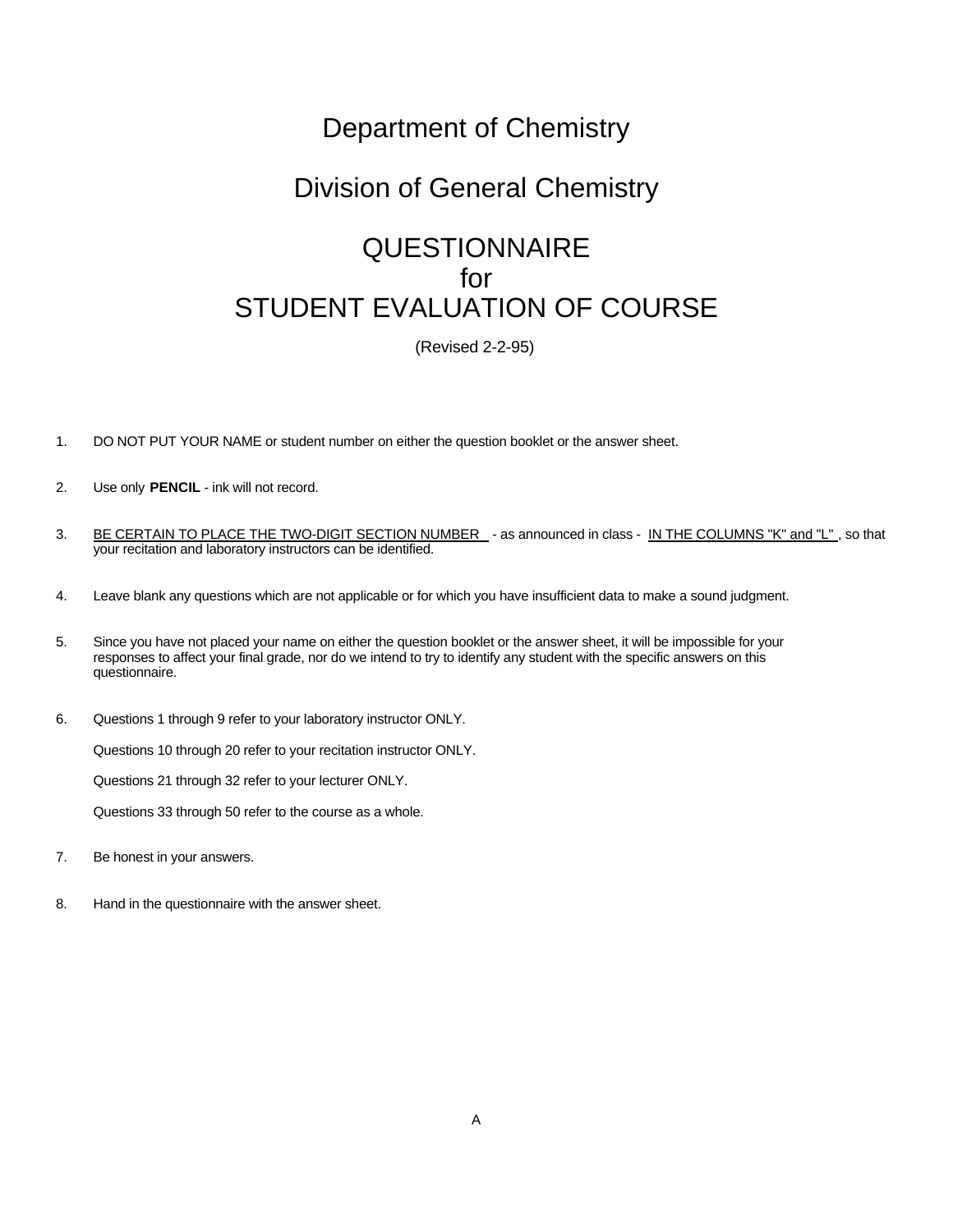Questions 1 - 9 refer to your Laboratory Instructor ONLY.

- - 1. Seems highly expert and the set of the set of the second second the Second 1. Excellent 2. Very good
	-
	- 2. Very knowledgeable<br>
	2. Very good<br>
	3. Reasonably knowledgeable<br>
	2. Reasonably good Reasonably knowledgeable 3.
	-
	- 5. Inadequate 5. Very poor
- -
	-
	- 2. Very good<br>3. Reasonably good
	-
	- 5. Very poor
- 3. Voice Clarity and Volume: 4. Exhibits biased treatment
	-
	- Very good
	- 3. Reasonably good
	- 4. Somewhat poor
	- 5. Very poor
- 4. Instructor's Level of Enthusiasm for Subject:
	- 1. Displays contagious enthusiasm
	- **Enthusiastic**
	- 3. Reasonably interested
	- 4. Mildly interested
	- 5. Shows no enthusiasm
- 5. Fairness in Grading:
	- 1. Completely fair and impartial
	- 2. Very fair
	- 3. Reasonably fair
	- 4. Somewhat unfair
	- 5. Partial and prejudiced
- 6. Attitude towards Student:
	- 1. Extremely sympathetic and understanding<br>2. Very good
	- Very good
	- 3. Reasonably good
	- 4. Somewhat unsympathetic and intolerant
	- 5. Unsympathetic and intolerant
- 7. Willingness and Ability to Offer Help Outside of Class:
	- 1. Excellent
	- 2. Very good
	- 3. Reasonably good
	- 4. Somewhat poor
	- 5. Very poor
- 1. Knowledge of Subject: 8. Overall Summary as a Teacher:
	-
	-
	-
	- 4. Poor 4. Somewhat poor 4. Somewhat poor 4. Somewhat poor 4. Somewhat poor 4. Somewhat poor 4. Somewhat poor
		-
- 2. Presentation of Material: 9. Instructor's level of sensitivity and impartiality to all students regardless of cultural backgrounds, 1. Excellent gender, age, physical abilities, etc:<br>
2. Very good
	- 3. Reasonably good 1. Extremely sensitive and impartial; consistently<br>4. Somewhat poor 1. Extremely sensitive and impartial; consistently<br>4. Somewhat poor uses inclusive language and materials<br>2. Very sensitive
		-
		- 3. Neutral
		-
	- 5. Exhibits biased treatment and uses offensive 1. Excellent language and/or materials and the language and/or materials and language and/or materials and language and language and language and language and language and language and language and language and language an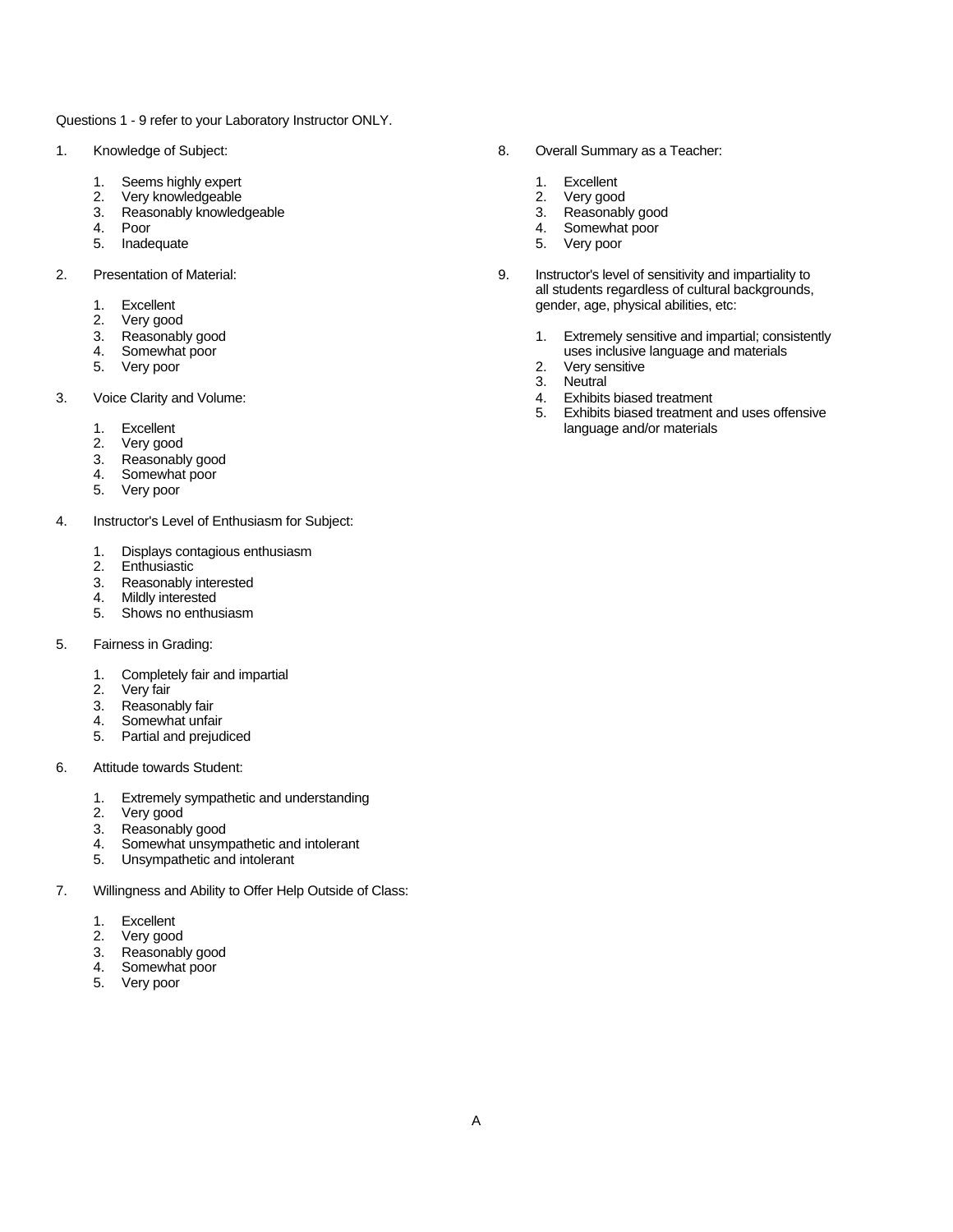Questions 10 - 20 refer to you Recitation Instructor ONLY.

- - 1. Seems highly expert **1. Excellent** 1. Excellent
	- 2. Very knowledgeable 2. Very good
	- 3. Reasonably knowledgeable 3. Reasonably good 4. Poor 3. Reasonably good 4. Poor
	-
	-
- 11. Presentation of Material: 18. Preparation:
	-
	-
	-
	-
	-
- 12. Voice Clarity and Volume: correctly and view of the correctly correctly correctly
	- 1. Excellent
	-
	- 3. Reasonably good
	- 4. Somewhat poor **1. Excellent**
	- 5. Very poor 2. Very good
- 13. Balance of Breadth and Detail: 4. Somewhat poor
	-
	- 1. Excellent<br>2. Good balance<br>3. Reasonable ba
	-
	-
	- 5. Shows no enthusiasm
- 14. Instructor's Level of Enthusiasm for Subject: uses inclusive language and materials and materials and materials and materials and materials and materials and materials and materials and materials and materials and mate
	- 1. Displays contagious enthusiasm<br>2. Enthusiastic
	-
	-
	-
	- 5. Shows no enthusiasm
- 15. Fairness in Grading:
	- 1. Completely fair and impartial<br>
	2. Very fair<br>
	3. Reasonably fair<br>
	4. Somewhat unfair
	- Very fair
	- Reasonably fair
	- 4. Somewhat unfair<br>5. Partial and preiud
	- Partial and prejudiced
- 16. Attitude Towards Student:
	- 1. Extremely sympathetic and understanding
	- 2. Very good
	- 3. Reasonably good
	- 4. Somewhat unsympathetic and intolerant
	- 5. Unsympathetic and intolerant
- 10. Knowledge of Subject: 17. Willingness and Ability to Offer Help Outside of Class:
	-
	-
	-
	- **Poor 1.** Poor **1.** Poor **1.** Poor **1.** Poor **1.** Poor **1.** All Somewhat poor
	- 5. Inadequate 5. Very poor
		- -
	- 1. Excellent 1. Gives evidence of thorough planning and<br>
	2. Very good<br>
	3. Reasonably good<br>
	4. Somewhat poor<br>
	4. Somewhat poor<br>
	4. Somewhat poor<br>
	4. Somewhat poor<br>
	4. Somewhat poor<br>
	4. Somewhat poor<br>
	4. Somewhat poor<br>
	4. So Very good example and the recitation of the recitation of the recitation Reasonably good example and the recitation of  $\sim$  2. Usually has prepared a set of  $\sim$  2. 2. Usually has prepared a set of questions and 4. Somewhat poor **problems to start class discussion**<br>
	5. Very poor **problems to start class's questions**<br>
	3. Answers the class's questions
		- 3. Answers the class's questions
		- 4. Sometimes cannot solve assigned problems
		- 5. Usually comes to class unprepared
		- 19. Overall Summary as a Teacher:
		-
		-
		- 3. Reasonably good
		-
		- 5. Very poor
	- 20. Instructor's level of sensitivity and impartiality to all<br>Reasonable balance example of sensitivity and impartiality to all<br>students regardless of cultural backgrounds, gency 3. Reasonable balance students regardless of cultural backgrounds, gender, and the matter of cultural backgrounds, gender, and the matter of cultural backgrounds, gender, and the matter of cultural backgrounds, gender, and age, physical abilities, etc:
		- 1. Extremely sensitive and impartial; consistently
		- 2. Very sensitive and impartial<br>3. Neutral
		-
		- 2. Enthusiastic 4. Exhibits biased treatment
	- 3. Reasonably interested 5. Exhibits biased treatment and uses offensive<br>4. Mildly interested and/or materials language and/or materials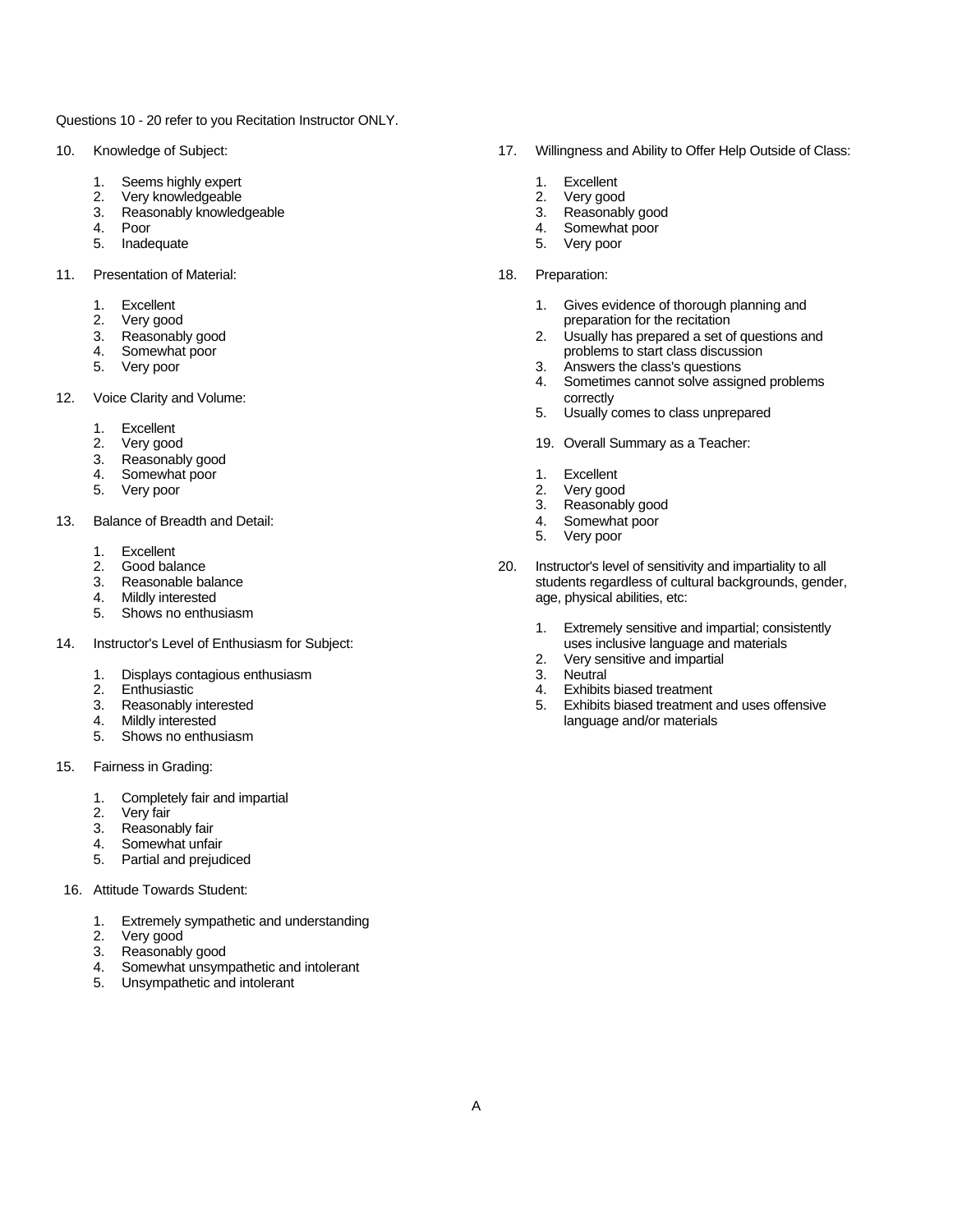## Questions 21 - 32 refer to the Lecturer ONLY.

- 21. Knowledge of Subject: 28. Fairness in Grading:
	-
	- Very knowledgeable 2. Very fair 2. Very fair 2. Very fair 2. Very fair 2. Very fair 2. Very fair 2. Very fair 2. Very fair 2. Very fair 2. Very fair 2. Very fair 2. Very fair 2. Very fair 2. Very fair 2. Very fair 2. Very
	- Reasonably knowledgeable 3.
	-
	- 5. Inadequate 5. Partial and prejudiced
- 22. Presentation of Material: 29. Attitude Towards Student:
	-
	- 2. Refers to lecture notes only to verify the same control of the 2. Very good
	- numerical data and a settle reaches a settle reaches and the settle reaches a settle reaches a settle reaches a settle reaches a settle reaches a settle reaches a settle reaches a settle reaches a settle reaches a settle r
	- 4. Reads lecture notes to the class
	- 5. Reads the textbook to the class
- 23. Voice Clarity and Volume:
	-
	- 1. Excellent 1. Excellent 1. Excellent 1. Excellent 1. Excellent 1. Excellent 1. Excellent 1. Excellent 1. Excel<br>2. Very good 1. Excellent 1. Excellent 1. Excellent 1. Excellent 1. Excellent 1. Excellent 1. Excellent 1. Ex
	- 3. Reasonably good and the set of the set of the set of the set of the set of the set of the set of the set of the set of the set of the set of the set of the set of the set of the set of the set of the set of the set of t
	- Somewhat poor
	- 5. Very poor
- - 1. Lectures are gems presenting the assigned<br>topics in a new light
	- 2. Uses well-chosen examples and analogues not in the book 2. Very sensitive and impartial
	- 3. Selects portions of the textbook 3. Neutral 3. Neutral 3. Neutral 3. Neutral 4. Sticks closely to the textbook 4. Exhibits biased treatment
	- 4. Sticks closely to the textbook 4. At a state that the textbook 4.<br>5. Introduces extraneous material 4. At a state treatment of the state of the state of the state of the state o
	-
- 25. Organization of Material:
	- 1. Excellent
	-
	- 2. Very good 2. Version of the second version of the second version of the second version of the second version of the second version of the second version of the second version of the second version of the second version 3. Reasonably good
	- 4. Somewhat poor and the state of the state of the state of the state of the Somewhat poor state of the state of the state of the state of the state of the state of the state of the state of the state of the state of the s
	-
- 26. Balance of Breadth and Detail:
	- 1. Excellent
	- 2. Good balance
	- 3. Reasonable balance<br>4. Somewhat too detaile
	- Somewhat too detailed and technical
	- 5. Gets bogged down in trivia
- 27. Instructor's Level of Enthusiasm for Subject:
	- 1. Displays contagious enthusiasm
	- 2. Enthusiastic
	- 3. Reasonably interested
	- 4. Mildly interested
	- 5. Shows no interest
- 
- 1. Seems highly expert 1. Completely fair and impartial<br>
2. Very knowledgeable 1. Completely fair<br>
1. Completely fair 1. Completely fair 1. Completely fair 1. Completely fair 1. Completely fair 1. Completely<br>
1. Completely
	-
	-
- 4. Poor 4. Somewhat unfair
	-
	-
- 1. Lectures spontaneously without notes 1. Extremely sympathetic and understanding
	-
	-
	- 4. Somewhat unsympathetic and intolerant<br>5. Unsympathetic and intolerant
	-
	- 30. Willingness and Ability to Offer Help Outside of Class:
		-
		- 1. Excellent<br>2. Very good
		-
- 2. Very good 3. Reasonably good
	-
- 31. Instructor's level of sensitivity and impartiality to all 24. Choice of Material: students regardless of cultural backgrounds, gender, age, physical abilities, etc:
	- 1. Extremely sensitive and impartial; consistently<br>uses inclusive language and materials
	-
	-
	-
	- Exhibits biased treatment and uses offensive language and/or materials
	- 32. Overall Summary as a Teacher:
		-
		-
		-
	- 5. Very poor 4. Somewhat poor
		- 5. Very poor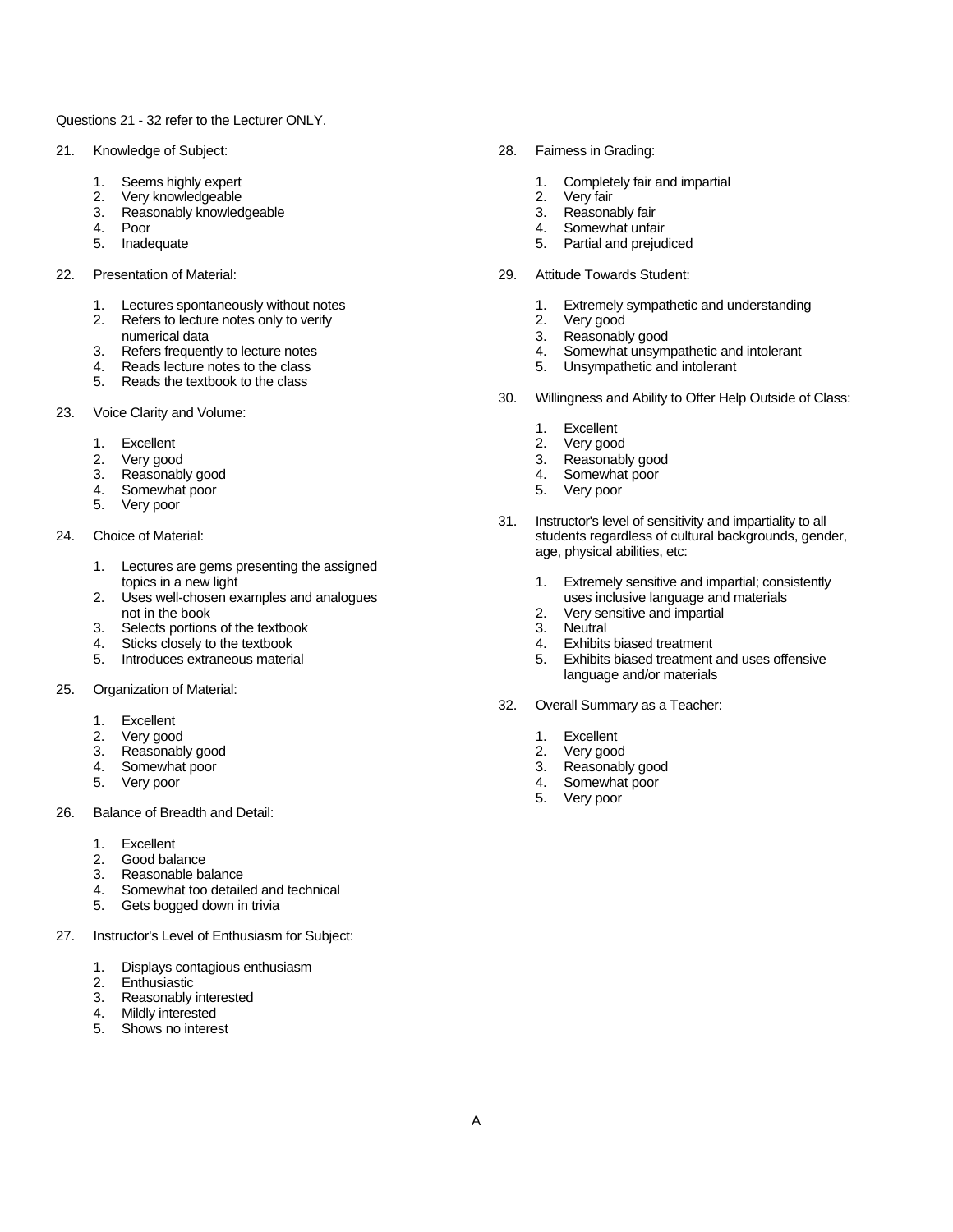The remaining questions refer to the course as a whole.

- 33. Preparation: When I entered the course, I felt 39. Text Clarity: I found the text: I was:
	-
	- 1. Over prepared 2. 2. Very well prepared 2. 2. 2. Very well prepared **3.** Reasonably clear
	- 3. Fairly well prepared 4. Somewhat confusing
	- 4. Somewhat poorly prepared 5. Impossible to follow
	- 5. Very poorly prepared
- 34. Pace: As the course developed, I found the pace:
	-
	- 1. Much too fast and the second second second second second second second second second second second second second second second second second second second second second second second second second second second second s 2. Somewhat too fast and the second state of the second state of the second state of the second state of the second state of the second state of the second state of the second state of the second state of the second state
	-
	- 3. Just right too slow the control of the control of the control of the control of the control of the control of the control of the control of the control of the control of the control of the control of the control of the 4. Somewhat too slow 5.
	- 5. Much too slow
- 35. Effort (comparative): Relative to other courses I have taken, I worked:
	-
	- 1. Not at all the same state of the state of the state of the state of the state of the state of the state of the state of the state of the state of the state of the state of the state of the state of the state of the stat 2. Less than usual and the same of the set of the set of the set of the set of the set of the set of the set of the set of the set of the set of the set of the set of the set of the set of the set of the set of the set of
	- 3. Fairly hard 4.
	-
	- 5. Harder than ever before
- 36. Effort (Faculty): In helping me to learn the material, I thought that the instructors in<br>the course:
	- 1. Put in an extraordinary amount of effort 1. 1. Somewhat helpful and informative 1. Put in more effort than in most other 1. Not helpful 4. Not helpful and informative
	- 2. Put in more effort than in most other 4. Not helpful<br>
	courses I have taken 5. A waste of
	- 3. Put in a reasonable amount of effort
	-
	- 4. Put in a minimum of effort<br>5. Just went through the motions
- 37. Effort (Department): I think that the 2. Very helpful 2. Very helpful chemistry Dept. should expend its efforts 3. Somewhat helpful Chemistry Dept. should expend its efforts 3. toward improving the quality of its: 4. Not helpful
	-
	- 1. Lecturers<br>2. Laboratory teachers
	-
	- 4. Laboratory videos
	- 5. Laboratory experiments **1.** Extremely helpful
- 38. Text Level: I found the text: 3. 3. Somewhat helpful helpful helpful helpful helpful helpful helpful helpful helpful helpful helpful helpful helpful helpful helpful helpful helpful helpful helpful helpful helpful helpf
	- 1. Much too elementary and the state of time state of time state of time state of time
	- 2. Somewhat too elementary
	-
	- 4. Somewhat too hard
	- 5. Much too hard 1. Extremely fair
- -
	- 1. Crystal clear<br>2. Very clear
	-
	-
	-
- 40. Mathematics: I found the mathematics required for
	- 1. Simplicity itself<br>2. Easy
	-
	-
	-
	-
- 41. Laboratory: I found the laboratory, in overall quality
	- 1. Extremely valuable<br>2. Very useful
	-
	-
	-
- 4. Very hard 6. A waste of time that the state of time is stated to the state of time in the state of time is stated to the state of time in the state of time is stated to the state of time in the state of time is stated t
	- 42. Laboratory Videotapes: I found listening and watching
		- 1. Extremely helpful and informative
		- 2. Very helpful and informative
		-
		-
		- 5. A waste of time
	- 43. Lectures: I found the lectures, in overall usefulness:
		-
		- 1. Extremely helpful<br>2. Very helpful
		-
		-
		- 5. A waste of time
- 44. Recitation Sections: I found the recitation sections, in 3. Recitation teachers overall quality and usefulness:
	-
	-
	- 2. Very helpful
	- Not helpful
	-
	- 45. I found the quizzes and examinations in the course:
		-
		- 2. Very fair
		- 3. Reasonably fair
		- **Unfair**
		- 5. Very unfair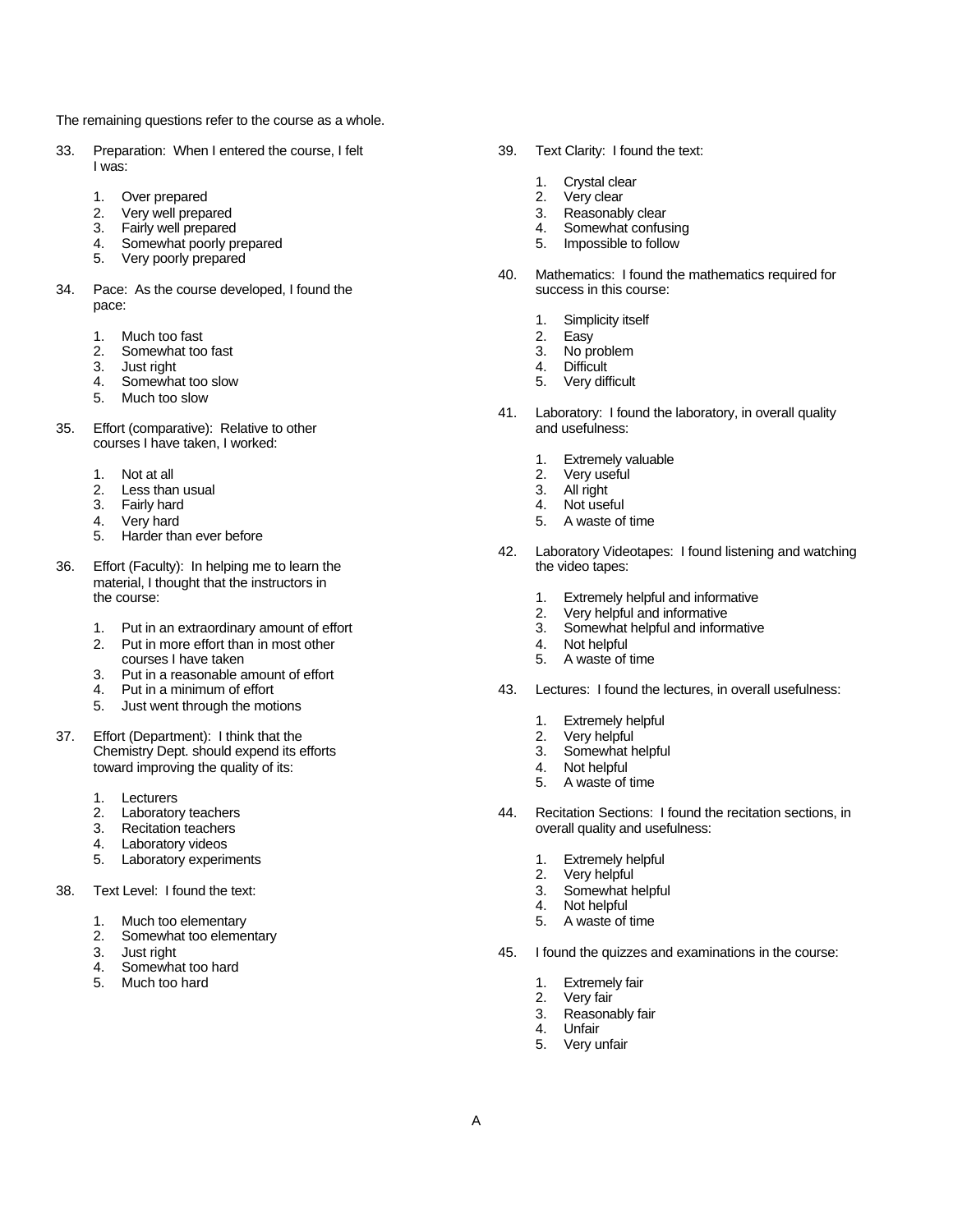- 46. From the point of view of helping me understand 51. Indicate the grade you received in your previous the subject matter of the course, I found the  $\frac{1}{2}$  for the subject matter of the course, I found the  $\frac{1}{2}$  f
	-
	-
	- 3. Somewhat helpful the grade in 101.
	- 4. Not helpful
	- 5. A waste of time 1. A -
- 47. From the point of view of helping me understand 3. C -<br>the subject matter of the course. I found the 4. D the subject matter of the course, I found the teaching assistants in the Aid Room (160 NC): 5. No previous chemistry course at OSU
	-
	-
	- 3. Somewhat helpful
	-
	-
- 48. From the point of view of helping me understand the subject, I found the computers in the Aid and the subject, I found the computers in the Aid 4. Any calculator/computer permitted. the subject, I found the computers in the Aid Room (160 NC):
	- 1. Extremely helpful
	- 2. Very helpful
	- 3. Somewhat helpful
	- 4. Not helpful
	- 5. A waste of time
- 49. I learned most from this course by:
	- 1. Listening to lectures and studying class notes
	- 2. The computers
	- 3. Reading texts<br>4. Participating in
	- Participating in recitation
	- 5. Working homework problems
- 50. Overall Attitude Toward Course: I thought this course was:
	- 1. Outstanding, one of the two or three best I've taken
	- 2. Very good, among the top 30% I've taken
	- 3. Adequate<br>4. Borderline
	- **Borderline**
	- 5. A waste of time
- chemistry course at OSU, if any: that is, the grade quizzes and examinations: in Chemistry 101 if you are now in 102, the grade in 121 if you are now in 122 or 125, the grade in 1. Extremely helpful 122 if you are now in 123. If you are now enrolled<br>122 if you are now enrolled<br>122 in Chemistry 121 after having taken 101, indicate in Chemistry 121 after having taken 101, indicate
	-
	- 2.  $-B -$ <br>3.  $-C -$
	-
	-
	-
- 1. Extremely helpful 52. I would prefer the following policy for use of 52. I would prefer the following policy for use of  $\overline{2}$ . calculators in quizzes and exams:
- 4. Not helpful 1. No calculators permitted.
- 5. A waste of time 2. Only one kind of calculator permitted
	- (i.e. required).
	-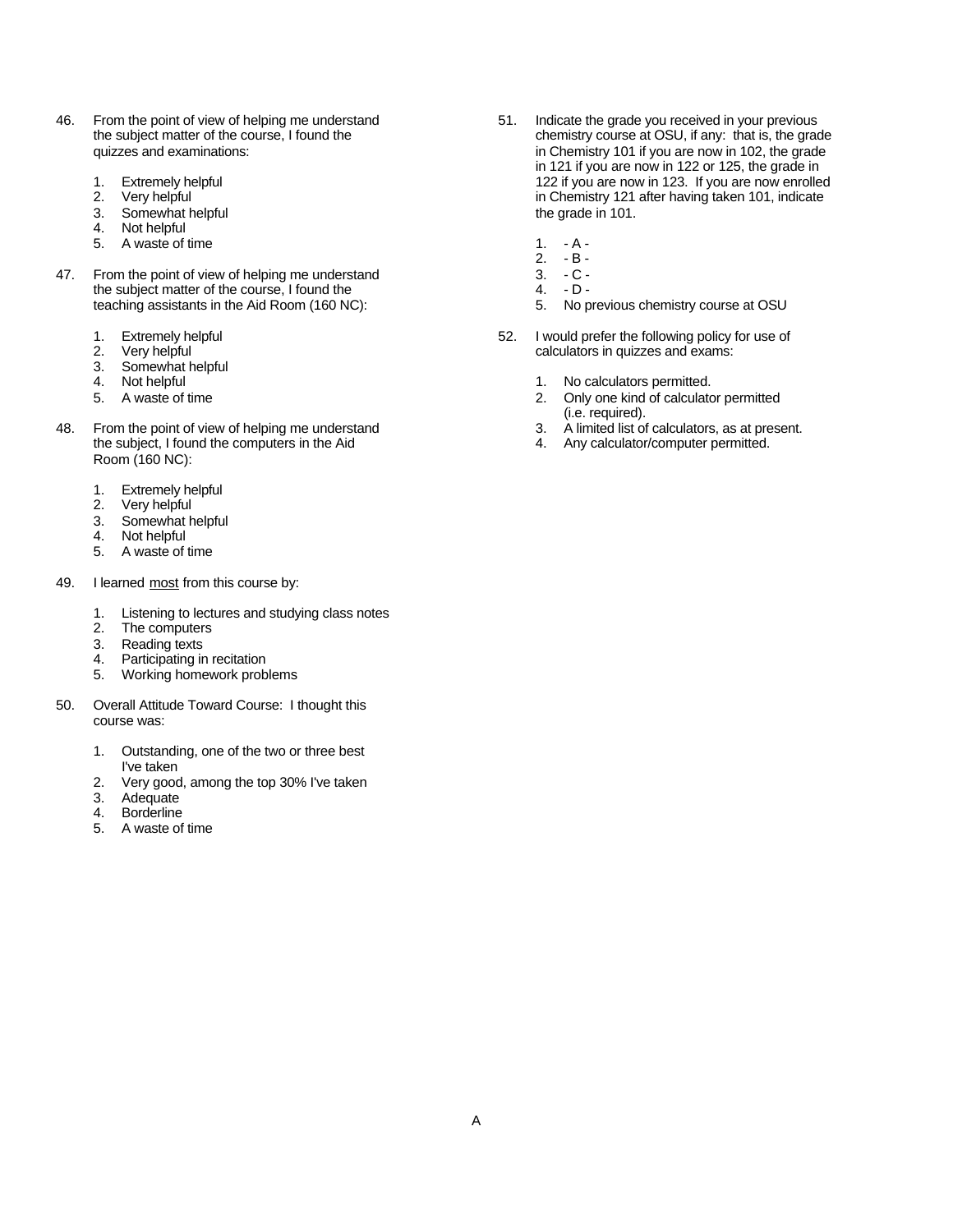Questions 1 - 9 refer to your Laboratory Instructor ONLY.

- - 1. Seems highly expert **1. Excellent** 1. Excellent
	- 2. Very knowledgeable 2. Very good
	- Reasonably knowledgeable 3. Reasonably good
	-
	-
- -
	-
	- 2. Very good<br>3. Reasonably good
	-
	- 5. Very poor
- 3. Voice Clarity and Volume: 4. Exhibits biased treatment
	-
	- Very good
	- 3. Reasonably good
	- 4. Somewhat poor
	- 5. Very poor
- 4. Instructor's Level of Enthusiasm for Subject:
	- 1. Displays contagious enthusiasm
	- **Enthusiastic**
	- 3. Reasonably interested
	- 4. Mildly interested
	- 5. Shows no enthusiasm
- 5. Fairness in Grading:
	- 1. Completely fair and impartial
	- 2. Very fair
	- 3. Reasonably fair
	- 4. Somewhat unfair
	- 5. Partial and prejudiced
- 6. Attitude towards Student:
	- 1. Extremely sympathetic and understanding<br>
	2. Very good<br>
	3. Reasonably good
	- Very good
	- Reasonably good
	- 4. Somewhat unsympathetic and intolerant
	- 5. Unsympathetic and intolerant
- 7. Willingness and Ability to Offer Help Outside of Class:
	- 1. Excellent
	- 2. Very good
	- 3. Reasonably good
	- 4. Somewhat poor
	- 5. Very poor
- 1. Knowledge of Subject: 8. Overall Summary as a Teacher:
	-
	-
	-
	- 4. Poor 4. Somewhat poor
	- 5. Inadequate 5. Very poor
- 2. Presentation of Material: 9. Instructor's level of sensitivity and impartiality to all students regardless of cultural backgrounds, 1. Excellent gender, age, physical abilities, etc:<br>
2. Very good
	- 3. Reasonably good 1. Extremely sensitive and impartial; consistently<br>4. Somewhat poor 1. Extremely sensitive and impartial; consistently<br>4. Somewhat poor uses inclusive language and materials<br>2. Very sensitive
		-
		- 3. Neutral
		-
	- 5. Exhibits biased treatment and uses offensive 1. Excellent language and/or materials and the language and/or materials and language and/or materials and language and language and language and language and language and language and language and language and language an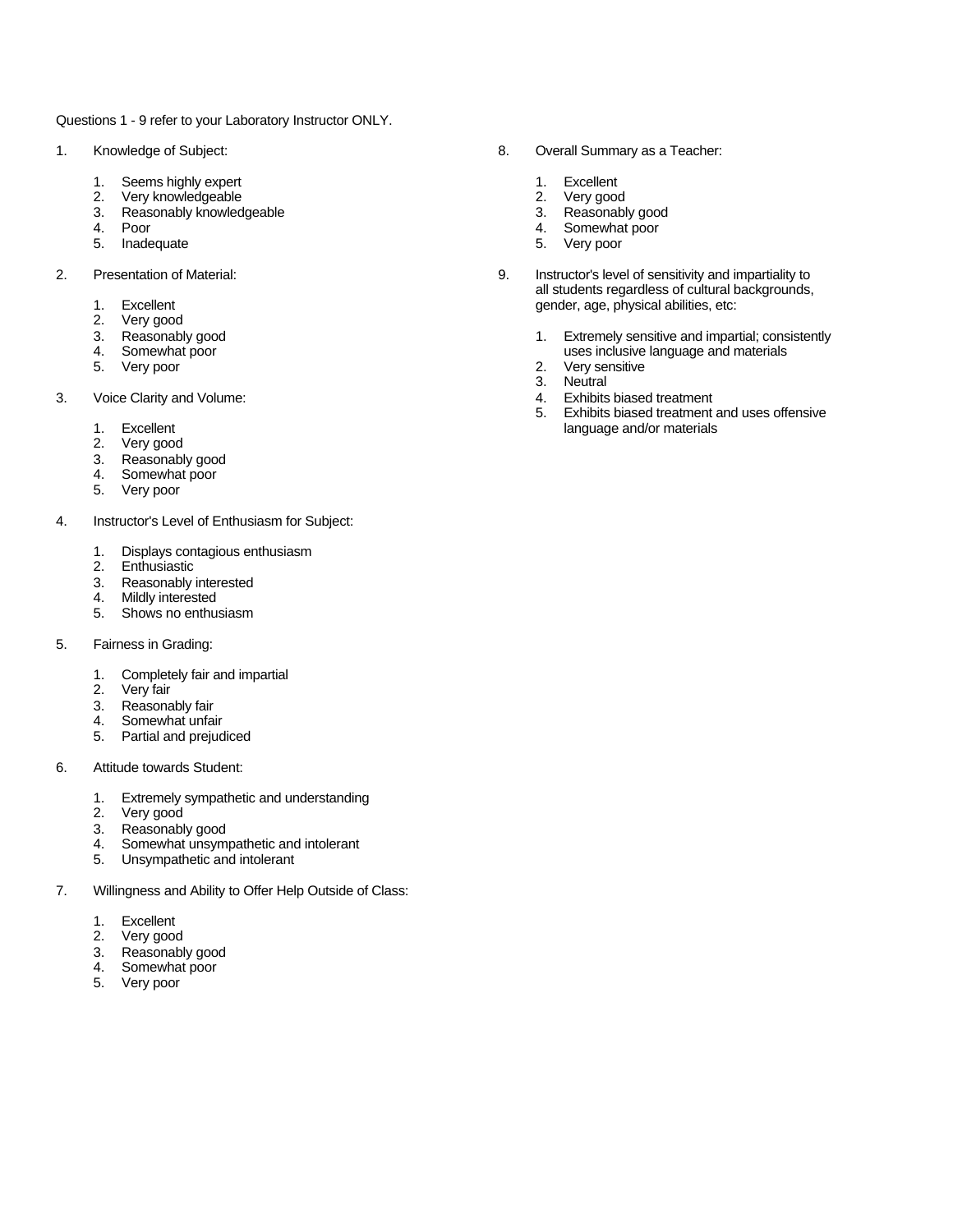Questions 10 - 20 refer to you Recitation Instructor ONLY.

- - 1. Seems highly expert **1. Excellent** 1. Excellent
	- 2. Very knowledgeable 2. Very good
	- 3. Reasonably knowledgeable 3. Reasonably good
	-
	-
- 11. Presentation of Material: 18. Preparation:
	-
	-
	-
	-
	-
- 12. Voice Clarity and Volume: correctly and view of the correctly correctly correctly
	- 1. Excellent
	-
	- 3. Reasonably good
	- 4. Somewhat poor **1. Excellent**
	- 5. Very poor 2. Very good
- 13. Balance of Breadth and Detail: 4. Somewhat poor
	-
	- 1. Excellent<br>2. Good balance<br>3. Reasonable ba
	-
	-
	- 5. Shows no enthusiasm
- 14. Instructor's Level of Enthusiasm for Subject: uses inclusive language and materials and materials and materials and materials and materials and materials and materials and materials and materials and materials and mate
	- 1. Displays contagious enthusiasm<br>2. Enthusiastic
	-
	-
	-
	- 5. Shows no enthusiasm
- 15. Fairness in Grading:
	- 1. Completely fair and impartial<br>
	2. Very fair<br>
	3. Reasonably fair<br>
	4. Somewhat unfair
	- Very fair
	- Reasonably fair
	- 4. Somewhat unfair<br>5. Partial and preiud
	- Partial and prejudiced
- 16. Attitude Towards Student:
	- 1. Extremely sympathetic and understanding
	- 2. Very good
	- 3. Reasonably good
	- 4. Somewhat unsympathetic and intolerant
	- 5. Unsympathetic and intolerant
- 10. Knowledge of Subject: 17. Willingness and Ability to Offer Help Outside of Class:
	-
	-
	-
	- 4. Poor 4. Somewhat poor
	- 5. Inadequate 5. Very poor
		- -
	- 1. Excellent 2. Very good<br>
	2. Very good<br>
	3. Reasonably good<br>
	4. Somewhat poor<br>
	4. Somewhat poor<br>
	4. Somewhat poor<br>
	4. Somewhat poor<br>
	4. Somewhat poor<br>
	4. Somewhat poor<br>
	4. Somewhat poor<br>
	4. Somewhat poor<br>
	4. Somewhat poor<br> Very good example and the recitation of the recitation of the recitation Reasonably good example and the recitation of  $\sim$  2. Usually has prepared a set of  $\sim$  2. 2. Usually has prepared a set of questions and 4. Somewhat poor and the start class discussion of the start class discussion of the problems to start class discussion of the start class of the start class of the start class of the start class of the start class of the
		- 3. Answers the class's questions
		- 4. Sometimes cannot solve assigned problems
		- 5. Usually comes to class unprepared
		- 19. Overall Summary as a Teacher:
		-
		-
		- 3. Reasonably good
		-
		- 5. Very poor
	- 20. Instructor's level of sensitivity and impartiality to all<br>Reasonable balance example of sensitivity and impartiality to all<br>students regardless of cultural backgrounds, gency 3. Reasonable balance students regardless of cultural backgrounds, gender, and the matter of cultural backgrounds, gender, and the matter of cultural backgrounds, gender, and the matter of cultural backgrounds, gender, and age, physical abilities, etc:
		- 1. Extremely sensitive and impartial; consistently
		- 2. Very sensitive and impartial<br>3. Neutral
		-
		- 2. Enthusiastic 4. Exhibits biased treatment
	- 3. Reasonably interested 5. Exhibits biased treatment and uses offensive<br>4. Mildly interested and/or materials language and/or materials